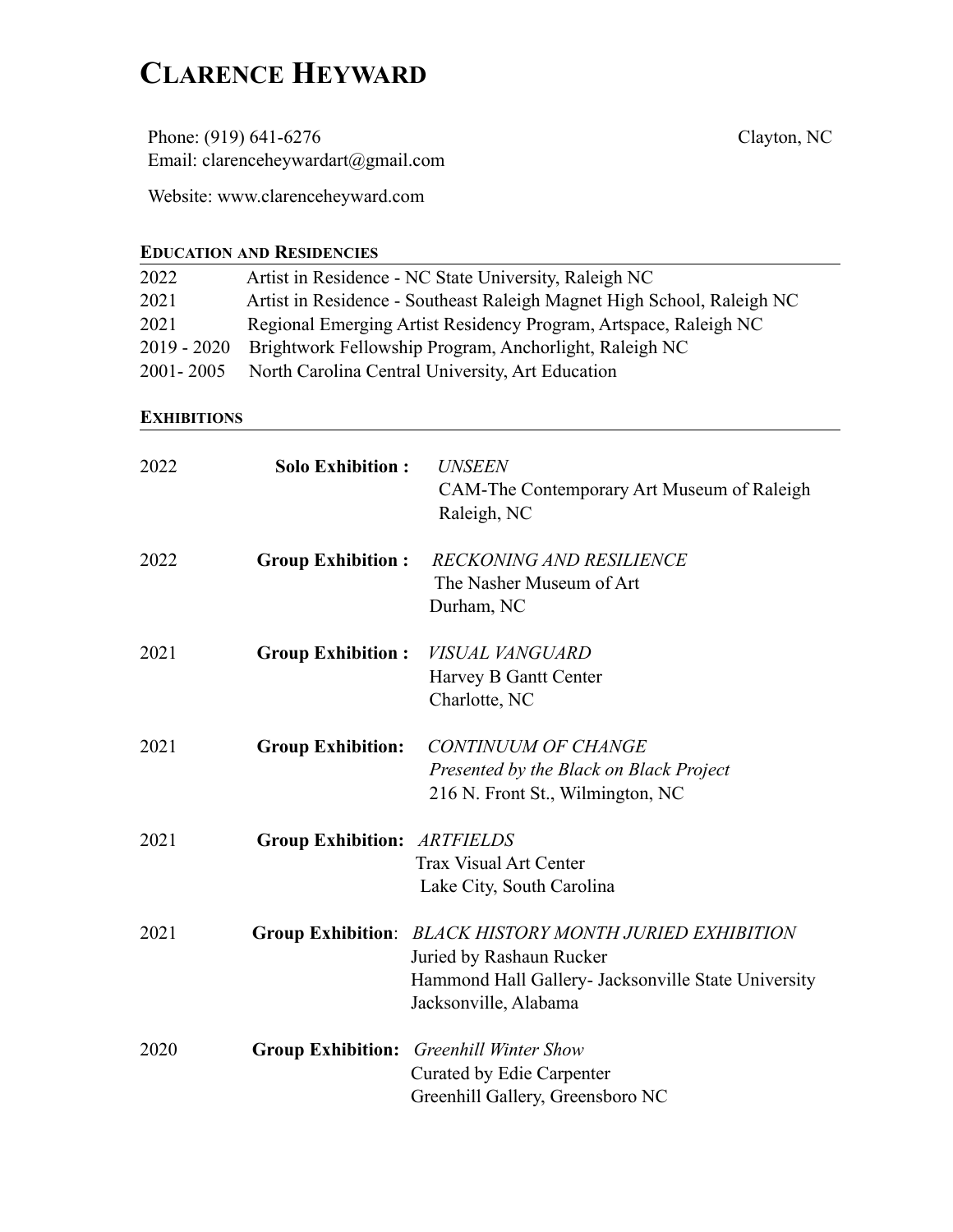| 2020 |                                | Group Exhibition: Opulence, Decadence<br>Curated by William Paul Thomas<br>Lump Gallery, Raleigh NC                        |
|------|--------------------------------|----------------------------------------------------------------------------------------------------------------------------|
| 2020 | <b>Group Exhibition:</b> Seeds | Juried by Karlota Contreras-Koterbay<br>Westobou Gallery, Augusta Georgia                                                  |
| 2020 |                                | <b>Solo Exhibition:</b> Descendants of Sire<br>Anchorlight, Raleigh, NC                                                    |
| 2020 |                                | <b>Group Exhibition:</b> Breathe - Life After Death<br>Curated by Stacy Bloom-Rexrode<br>Block Gallery, Raleigh NC         |
| 2020 | <b>Group Exhibition:</b>       | Truth to Power 8<br>Juried by Cornelio Campos and Angel Iset Dozier<br>Power Plant Gallery, Durham NC                      |
| 2020 | <b>Group Exhibition:</b>       | PAINT: MEDIUM AS POWER IN A TIME OF CRISIS<br>Juried by Juana Williams<br>Barrett Art Center, Poughkeepsie NY              |
| 2020 | <b>Group Exhibition:</b>       | Creative Quarantine<br>Juried by Stacy Bloom-Rexrode<br>Virtual Exhibition: Raleigh Arts, Raleigh NC                       |
| 2020 | <b>Group Exhibition:</b>       | <i>FRESH</i><br>Juried by Alexys Taylor, Lia Newman, Annah Lee<br>Artspace, Raleigh NC                                     |
| 2020 |                                | <b>Group Exhibition:</b> Raleigh Fine Arts Society NC Artist Exhibition<br>Juried by Nat Trotman<br>CAM, Raleigh NC        |
| 2020 |                                | <b>Group Exhibition:</b> 5th Annual Black History Artists' Perspectives Exhibition<br>The Hayti Heritage Center, Durham NC |
| 2019 | <b>Group Exhibition:</b>       | <b>ELEVATE</b><br>Curated by Nell Fortune-Greeley<br>21C Museum, Durham NC                                                 |
| 2019 | <b>Solo Exhibition:</b>        | Conundrum<br>Triangle Cultural Art Gallery, Raleigh NC                                                                     |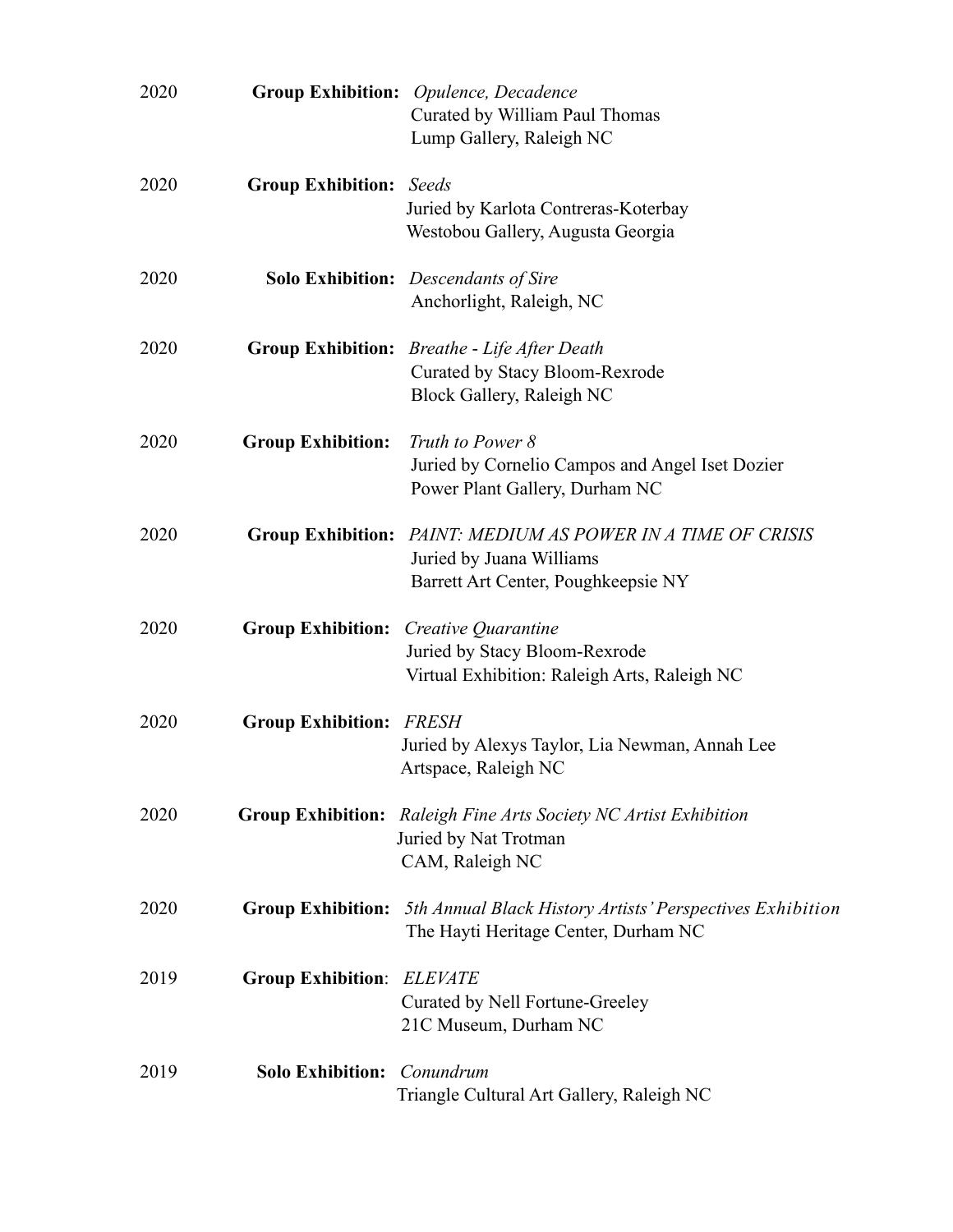| 2019 | <b>Group Exhibition:</b> Truth to Power 7, Juried Exhibition<br>Juried by Edie Carpenter<br>Pleiades Art Gallery, Durham NC                 |
|------|---------------------------------------------------------------------------------------------------------------------------------------------|
| 2019 | <b>Group Exhibition:</b> $24$ <sup>th</sup> Annual Juried Exhibition,<br>Juried by Luana Luconi Winner<br>Fine Arts League of Cary, Cary NC |
| 2019 | <b>Group Exhibition:</b> Small Treasures Juried Exhibit<br>Juried by Eric McCray<br>Cary Gallery of Artists, Cary NC                        |
| 2019 | <b>Group Exhibition:</b> <i>The Flow</i> , Triangle Cultural Art Gallery, Raleigh NC                                                        |
| 2019 | <b>Solo Exhibition:</b> Persons in Color, City Gallery of Raleigh, Raleigh NC                                                               |
|      |                                                                                                                                             |

#### **AWARDS/ GRANTS**

| 2022 | United Arts Council of Raleigh Artist Support Grant                                                                               |
|------|-----------------------------------------------------------------------------------------------------------------------------------|
| 2019 | <i>First Place, NC State Fair, Professional Painter category, Raleigh NC</i>                                                      |
| 2019 | Best New Artist, Boylan Heights Art walk, Raleigh NC                                                                              |
| 2019 | <i>Third Place, 24<sup>th</sup> Annual Juried Exhibition, Fine Arts League of Cary,</i><br>Juried by Luana Luconi Winner, Cary NC |
| 2019 | <i>First Place, Small Works of Art, Cary Gallery of Artist</i><br>Juried by Eric McCray, Cary NC                                  |

### **MEDIA/PUBLICATIONS**

Howe, Brian "The Nasher's New Group Show Marks the Changing Mores of the North Carolina Arts Landscape", Indyweek, January 2022

Bynoe, Yvonne. "Gantt Center's Visual Vanguard Exhibit Highlights Contemporary Black Artist in the Carolinas", Black Art in America, November 2021

New American Paintings, 2021, South Issue #154

Carver, Shea. "Portrait project highlights Wilmington's Black-centric world, pre 1898", PortCity Daily. August 2021

Chametzky, Peter "Telling Their Stories: "ArtFields", New Art Examiner, June 2021